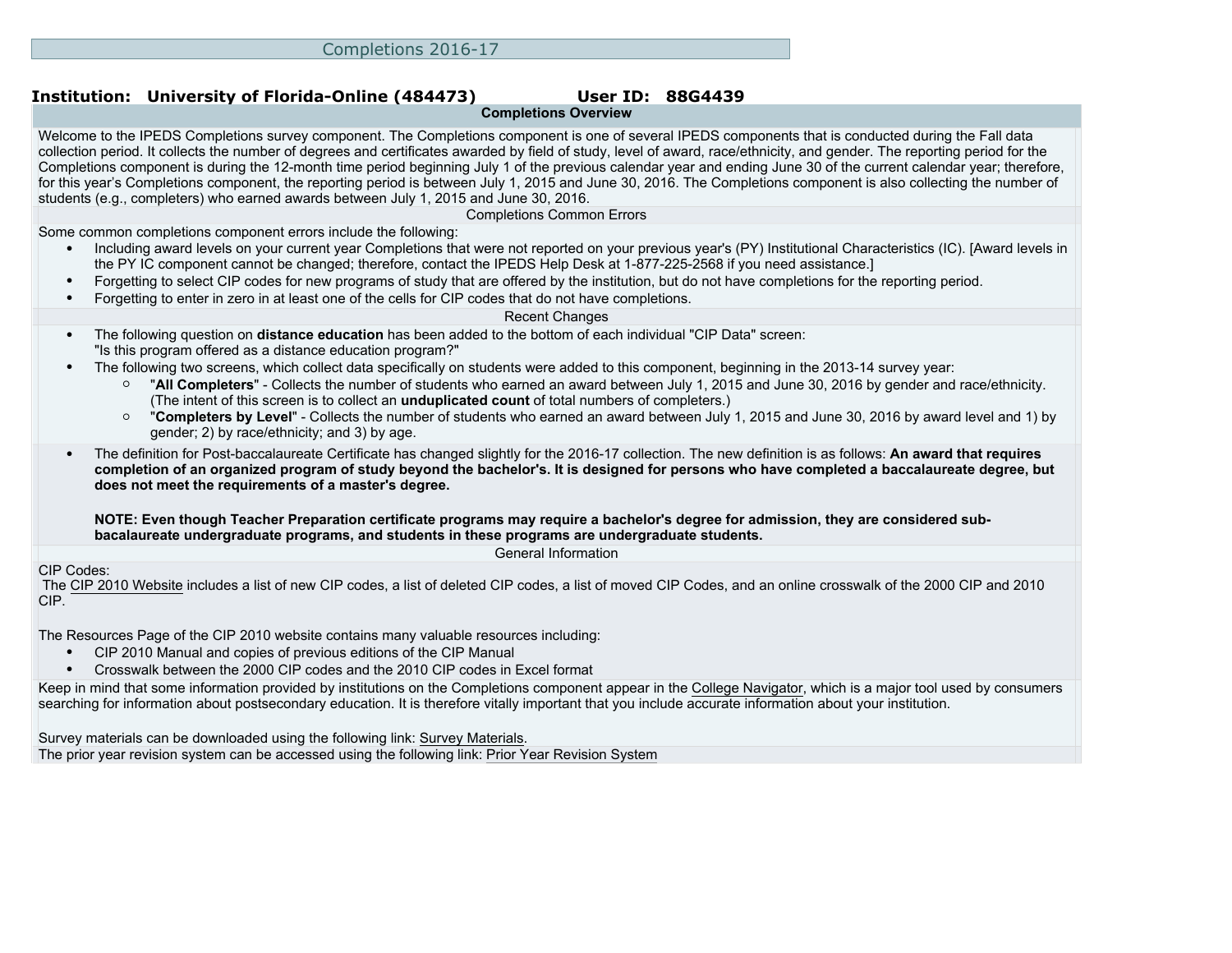# **Completions CIP Data**

| <b>CIPCODE</b>                          | Award<br>Level |                |       | Non<br>Major Gender Resident<br>Alien | Hispanic<br>Latino | American<br>Indian or<br>Alaska<br><b>Native</b> | Asianl         | <b>Black or</b><br>African<br>American | <b>Native</b><br>Hawaiian<br>or Other<br><b>Pacific</b><br><b>Islander</b> | White          | Two or<br>more<br>Races | Race<br>ethnicity<br>unknown | <b>Total</b>   | distance<br>education<br>program |
|-----------------------------------------|----------------|----------------|-------|---------------------------------------|--------------------|--------------------------------------------------|----------------|----------------------------------------|----------------------------------------------------------------------------|----------------|-------------------------|------------------------------|----------------|----------------------------------|
| 09.0701                                 | $5 -$          |                | Men   | $\overline{0}$                        | $\overline{0}$     | $\overline{0}$                                   | $\Omega$       | $\Omega$                               | $\mathbf{0}$                                                               | 0              | 0                       | $\Omega$                     | $\Omega$       |                                  |
| Radio and Television                    | Bachelor's     | -1             | Women | $\overline{0}$                        | $\overline{0}$     | $\mathbf 0$                                      | $\Omega$       | $\overline{0}$                         | $\overline{0}$                                                             | 1              | $\overline{0}$          | 0                            | 1              |                                  |
|                                         | degree         |                | Total | $\Omega$                              | $\overline{0}$     | $\overline{0}$                                   | $\overline{0}$ | $\overline{0}$                         | $\mathbf 0$                                                                | $\mathbf{1}$   | 0                       | $\overline{0}$               | $\mathbf{1}$   | Yes                              |
| 11.0101                                 | $5 -$          |                | Men   | $\Omega$                              | $\Omega$           | $\overline{0}$                                   | $\Omega$       | $\Omega$                               | $\mathbf{0}$                                                               | $\mathbf{0}$   | $\Omega$                | $\Omega$                     | $\Omega$       |                                  |
| Computer and Information                | Bachelor's     | $\mathbf{1}$   | Women | $\Omega$                              | $\overline{0}$     | $\overline{0}$                                   | $\Omega$       | $\overline{0}$                         | $\mathbf{0}$                                                               | $\overline{0}$ | $\overline{0}$          | $\overline{0}$               | $\mathbf{0}$   |                                  |
| Sciences, General                       | degree         |                | Total | $\overline{0}$                        | $\overline{0}$     | $\overline{0}$                                   | $\Omega$       | $\overline{0}$                         | $\overline{0}$                                                             | $\overline{0}$ | $\overline{0}$          | $\overline{0}$               | $\overline{0}$ | Yes                              |
| 24.0101                                 | 3 -            |                | Men   | $\overline{0}$                        | $\mathbf 0$        | $\mathbf 0$                                      | $\overline{0}$ | 0                                      | $\mathbf 0$                                                                | 1              | 0                       | 0                            | 1              |                                  |
| Liberal Arts and                        | Associate's    | $\mathbf 1$    | Women | $\Omega$                              | 1                  | $\overline{0}$                                   | $\Omega$       | 1                                      | $\mathbf{0}$                                                               | 1              | $\overline{0}$          | $\mathbf{1}$                 | $\overline{4}$ |                                  |
| Sciences/Liberal Studies                | degree         |                | Total | $\Omega$                              | 1                  | $\overline{0}$                                   | $\Omega$       | 1                                      | $\mathbf 0$                                                                | $\overline{2}$ | $\overline{0}$          | 1                            | 5              | Yes                              |
| 26.0101                                 | 5 -            |                | Men   | $\overline{0}$                        | $\overline{0}$     | $\mathbf 0$                                      | $\Omega$       | $\overline{0}$                         | $\mathbf{0}$                                                               | $\overline{0}$ | $\Omega$                | $\overline{0}$               | $\Omega$       |                                  |
| Biology/Biological Sciences, Bachelor's |                | $\mathbf 1$    | Women | $\overline{0}$                        | $\overline{0}$     | $\overline{0}$                                   | $\overline{0}$ | $\overline{0}$                         | $\overline{0}$                                                             | $\overline{0}$ | $\overline{0}$          | $\overline{0}$               | $\overline{0}$ |                                  |
| General                                 | degree         |                | Total | $\Omega$                              | $\overline{0}$     | $\overline{0}$                                   | $\Omega$       | $\overline{0}$                         | $\mathbf{0}$                                                               | $\overline{0}$ | $\Omega$                | $\overline{0}$               | $\Omega$       | Yes                              |
| 30.9999                                 | $5 -$          |                | Men   | $\overline{0}$                        | $\overline{0}$     | $\mathbf 0$                                      | $\Omega$       | $\overline{0}$                         | $\overline{0}$                                                             | 3              | $\overline{0}$          | $\overline{0}$               | 3              |                                  |
| Multi-/Interdisciplinary                | Bachelor's     | -1             | Women | $\overline{0}$                        | $\mathbf 0$        | $\mathbf 0$                                      | $\overline{0}$ | $\overline{0}$                         | $\mathbf 0$                                                                | $\mathbf{1}$   | $\mathbf 0$             | $\mathbf{1}$                 | $\overline{2}$ |                                  |
| Studies, Other                          | degree         |                | Total | $\overline{0}$                        | $\mathbf 0$        | $\mathbf 0$                                      | $\mathbf 0$    | $\overline{0}$                         | $\mathbf 0$                                                                | 4              | 0                       | $\mathbf{1}$                 | 5              | Yes                              |
| 31.0504                                 | $5 -$          |                | Men   | $\Omega$                              | $\overline{2}$     | $\overline{0}$                                   | $\mathbf 1$    | 1                                      | $\mathbf{0}$                                                               | 10             | $\overline{1}$          | $\overline{0}$               | 15             |                                  |
| Sport and Fitness                       | Bachelor's     | $\mathbf 1$    | Women | $\Omega$                              | $\overline{0}$     | $\overline{0}$                                   | $\Omega$       | 1                                      | $\mathbf{0}$                                                               | $\overline{4}$ | $\Omega$                | $\overline{0}$               | 5              |                                  |
| Administration/Management degree        |                |                | Total | $\overline{0}$                        | $\overline{2}$     | $\mathbf 0$                                      | 1              | $\overline{2}$                         | $\mathbf 0$                                                                | 14             | 1                       | $\overline{0}$               | 20             | Yes                              |
| 40.0601                                 | 5 -            |                | Men   | $\overline{0}$                        | $\overline{0}$     | $\overline{0}$                                   | $\Omega$       | $\overline{0}$                         | $\mathbf 0$                                                                | $\mathbf 0$    | 0                       | $\overline{0}$               | $\overline{0}$ |                                  |
| Geology/Earth Science,                  | Bachelor's     | $\overline{1}$ | Women | $\overline{0}$                        | $\overline{0}$     | $\overline{0}$                                   | $\Omega$       | $\overline{0}$                         | $\Omega$                                                                   | $\mathbf{0}$   | $\overline{0}$          | $\Omega$                     | $\Omega$       |                                  |
| General                                 | degree         |                | Total | $\overline{0}$                        | $\overline{0}$     | $\overline{0}$                                   | $\Omega$       | $\overline{0}$                         | $\overline{0}$                                                             | $\overline{0}$ | $\overline{0}$          | $\overline{0}$               | $\overline{0}$ | Yes                              |
| 42.0101                                 | $5 -$          |                | Men   | $\mathbf 0$                           | $\mathbf{1}$       | $\mathbf 0$                                      | $\overline{0}$ | $\mathbf 0$                            | $\overline{0}$                                                             | $\mathbf{1}$   | $\overline{0}$          | $\mathbf 0$                  | $\overline{2}$ |                                  |
| Psychology, General                     | Bachelor's     | $\mathbf{1}$   | Women | $\overline{0}$                        | $\overline{0}$     | $\mathbf 0$                                      | $\Omega$       | $\overline{2}$                         | $\overline{0}$                                                             | 4              | $\overline{0}$          | $\overline{0}$               | $\,$ 6 $\,$    |                                  |
|                                         | degree         |                | Total | $\Omega$                              | $\mathbf 1$        | $\overline{0}$                                   | $\Omega$       | $\overline{2}$                         | $\overline{0}$                                                             | 5              | $\overline{0}$          | $\overline{0}$               | 8              | Yes                              |
| 45.0401                                 | 5 -            |                | Men   | $\Omega$                              | 1                  | 0                                                | 1              | 1                                      | $\mathbf{0}$                                                               | 12             | 0                       | $\overline{0}$               | 15             |                                  |
| Criminology                             | Bachelor's     | 1              | Women | $\overline{0}$                        | 1                  | $\mathbf 0$                                      | $\Omega$       | O                                      | $\mathbf 0$                                                                | 9              | $\overline{0}$          | $\overline{0}$               | 10             |                                  |
|                                         | degree         |                | Total | $\overline{0}$                        | $\overline{2}$     | $\mathbf 0$                                      | $\mathbf 1$    | 1                                      | $\overline{0}$                                                             | 21             | $\mathbf 0$             | $\overline{0}$               | 25             | Yes                              |
| 45.1101                                 | $5 -$          |                | Men   | $\Omega$                              | $\overline{0}$     | $\overline{0}$                                   | $\Omega$       |                                        | $\overline{0}$                                                             | $\overline{0}$ | $\overline{0}$          | $\overline{0}$               | $\mathbf{1}$   |                                  |
| Sociology                               | Bachelor's     | $\mathbf 1$    | Women | $\overline{0}$                        | $\overline{0}$     | $\overline{0}$                                   | $\Omega$       | $\overline{0}$                         | $\overline{0}$                                                             | $\overline{0}$ | $\overline{0}$          | $\overline{0}$               | $\overline{0}$ |                                  |
|                                         | degree         |                | Total | $\mathbf 0$                           | $\overline{0}$     | $\mathbf 0$                                      | $\overline{0}$ | 1                                      | $\mathbf 0$                                                                | $\mathbf 0$    | $\overline{0}$          | $\overline{0}$               | $\mathbf{1}$   | Yes                              |
| 51.2208                                 | $5 -$          |                | Men   | $\overline{0}$                        | $\overline{4}$     | $\mathbf 0$                                      | $\Omega$       | 0                                      | $\mathbf 0$                                                                | 4              | 0                       | $\mathbf{1}$                 | 9              |                                  |
| Community Health and                    | Bachelor's     | -1             | Women | $\overline{0}$                        | 6                  | $\overline{2}$                                   |                | 5                                      | $\overline{0}$                                                             | 14             | $\overline{0}$          | $\overline{2}$               | 30             |                                  |
| Preventive Medicine                     | degree         |                | Total | $\Omega$                              | 10                 | $\overline{2}$                                   | 1              | 5                                      | $\mathbf{0}$                                                               | 18             | $\overline{0}$          | 3                            | 39             | Yes                              |
| 52.0201                                 | $5 -$          |                | Men   | $\Omega$                              | 15                 | $\overline{0}$                                   | 4              | 1                                      | $\mathbf{0}$                                                               | 56             | $\overline{0}$          | $\overline{2}$               | 78             |                                  |
| <b>Business Administration</b>          | Bachelor's     | $\overline{1}$ | Women | $\Omega$                              | 5                  | $\overline{0}$                                   | 4              | 5                                      |                                                                            | 44             | $\overline{0}$          | $\boldsymbol{0}$             | 59             |                                  |
| and Management, General                 | degree         |                | Total | $\Omega$                              | 20                 | $\Omega$                                         | 8              | 6                                      |                                                                            | 100            | $\Omega$                | $\overline{2}$               | 137            | Yes                              |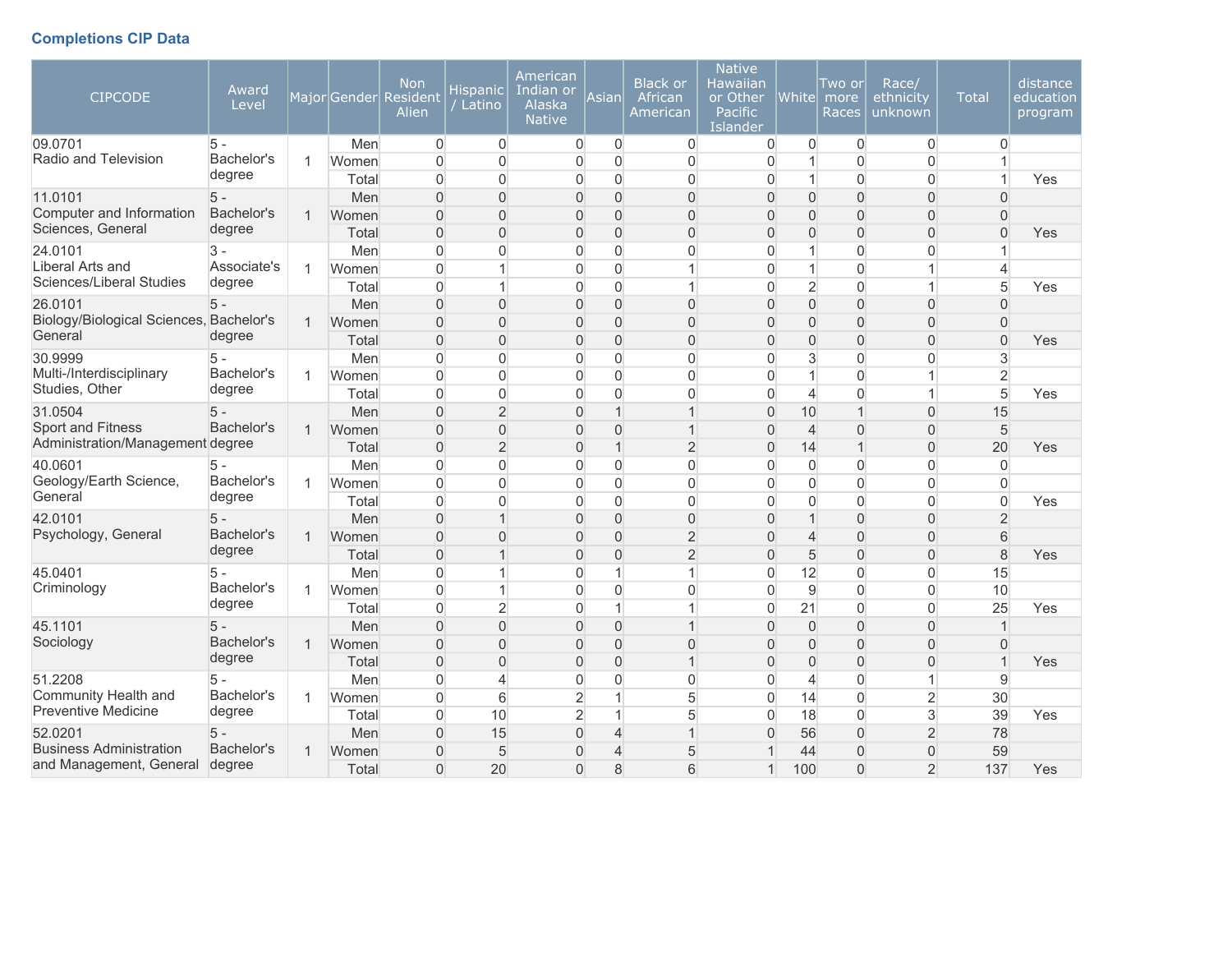# **Completions: total by first major**

| 99.0000 Summary<br><b>Grand Totals</b> | Award<br>Level | Nonresi-<br>dent alien | Hispanic<br>Latino | American<br>Indian or<br>Alaska<br><b>Native</b> | Asian          | <b>Black or</b><br>African<br>American | <b>Native</b><br>Hawaiian<br>or Other<br>Pacific<br>Islander | White          | Two or<br>more<br>Races | Race/<br>ethnicity<br>unknown | Total          | PY Total       |
|----------------------------------------|----------------|------------------------|--------------------|--------------------------------------------------|----------------|----------------------------------------|--------------------------------------------------------------|----------------|-------------------------|-------------------------------|----------------|----------------|
| <b>Associate's degree</b>              | 3              |                        |                    |                                                  |                |                                        |                                                              |                |                         |                               |                |                |
| Men                                    |                | $\mathsf{O}\xspace$    | $\mathbf 0$        | $\mathbf 0$                                      | $\mathbf{0}$   | $\mathbf 0$                            | $\mathbf 0$                                                  | 1              | $\mathbf 0$             | $\mathbf 0$                   | $\mathbf{1}$   |                |
| Women                                  |                | $\mathsf{O}\xspace$    |                    | $\Omega$                                         | $\Omega$       |                                        | $\mathbf 0$                                                  | 1              | $\Omega$                | 1                             | $\overline{4}$ | $\overline{0}$ |
| <b>Total</b>                           |                | $\mathbf{0}$           | 1                  | $\mathbf{0}$                                     | $\mathbf{0}$   |                                        | $\mathbf 0$                                                  | $\overline{2}$ | $\mathbf{0}$            |                               | 5              |                |
| <b>Bachelor's degree</b>               | 5              |                        |                    |                                                  |                |                                        |                                                              |                |                         |                               |                |                |
| Men                                    |                | $\mathsf{O}\xspace$    | 23                 | $\mathbf 0$                                      | 6              | $\overline{4}$                         | $\mathbf 0$                                                  | 86             | $\overline{1}$          | 3                             | 123            | 111            |
| Women                                  |                | $\mathsf{O}\xspace$    | 12                 | $\overline{2}$                                   | 5              | 13                                     | $\mathbf{1}$                                                 | 77             | $\Omega$                | 3                             | 113            | 99             |
| <b>Total</b>                           |                | $\mathsf{O}\xspace$    | 35                 | $\overline{2}$                                   | 11             | 17                                     | $\mathbf{1}$                                                 | 163            | $\overline{1}$          | 6                             | 236            | 210            |
|                                        |                |                        |                    |                                                  |                |                                        |                                                              |                |                         |                               |                |                |
| <b>Grand Total Men</b>                 |                | $\mathsf{O}\xspace$    | 23                 | $\mathbf 0$                                      | 6              | $\overline{4}$                         | 0                                                            | 87             | $\mathbf{1}$            | 3                             | 124            | 112            |
| <b>Grand Total Women</b>               |                | $\mathbf{0}$           | 13                 | $\overline{2}$                                   | 5              | 14                                     | $\mathbf 1$                                                  | 78             | $\mathbf{0}$            | $\overline{4}$                | 117            | 99             |
| <b>Grand Total</b>                     |                | $\mathsf{O}\xspace$    | 36                 | $\sqrt{2}$                                       | 11             | 18                                     | $\mathbf{1}$                                                 | 165            | $\mathbf{1}$            | 7                             | 241            | 211            |
|                                        |                |                        |                    |                                                  |                |                                        |                                                              |                |                         |                               |                |                |
| PY Grand Total Men                     |                | $\mathbf 0$            | 16                 | $\overline{0}$                                   | $\overline{4}$ | $6\phantom{a}$                         | $\pmb{0}$                                                    | 83             | $\overline{0}$          | 3                             |                | 112            |
| PY Grand Total<br>Women                |                | $\overline{0}$         | 14                 | $\overline{0}$                                   | 3              | 5                                      | $\overline{2}$                                               | 70             | 1                       | $\overline{4}$                |                | 99             |
| PY Grand Total                         |                | $\mathbf 0$            | 30                 | $\Omega$                                         | $\overline{7}$ | 11                                     | $\overline{2}$                                               | 153            | 1                       | $\overline{7}$                |                | 211            |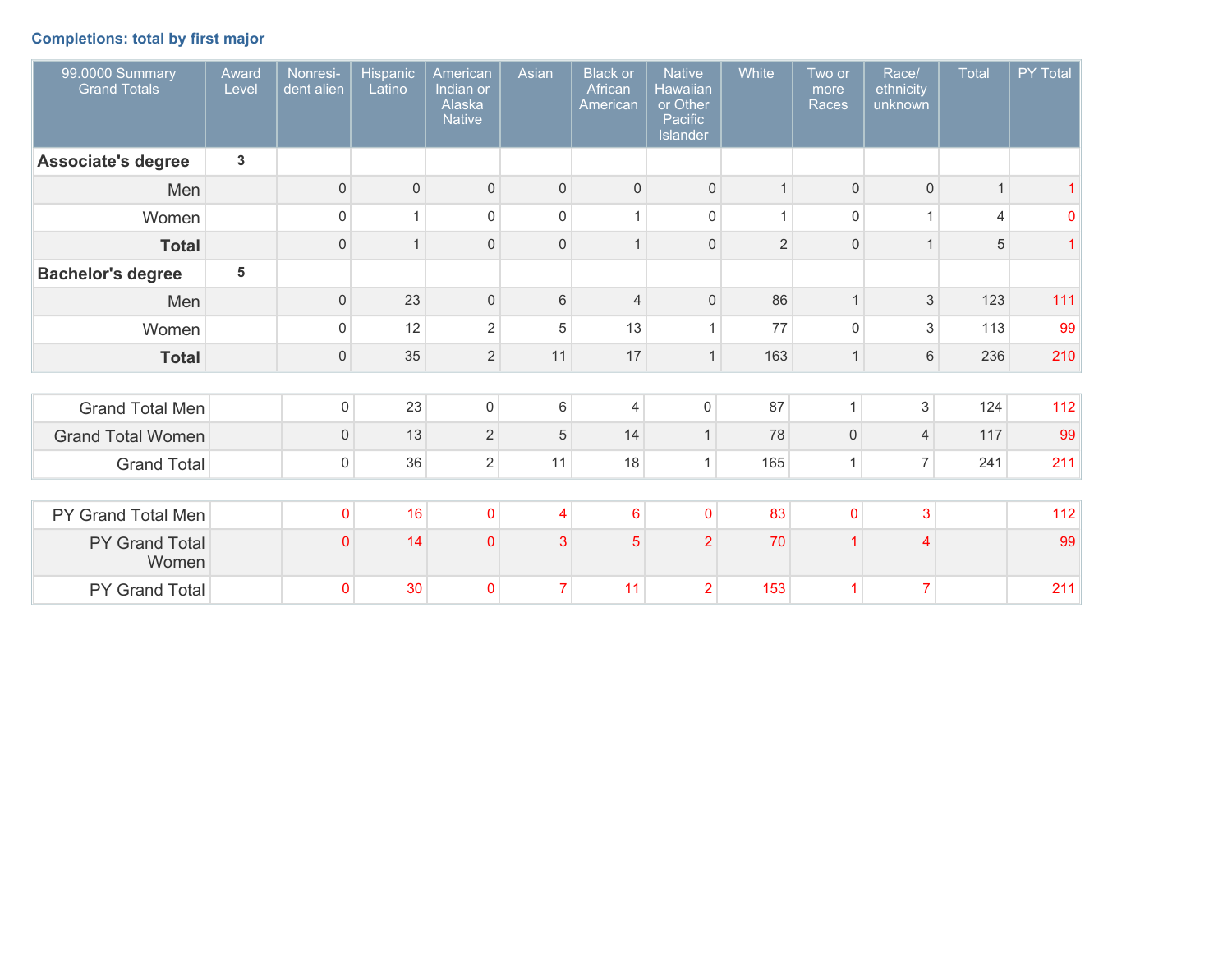Institution: University of Florida-Online (484473) User ID: 88G4439

#### All Completers

Institutions must report the following information. (Some data will be pre-populated from the completions by CIP code data.)

### **All Completers**

Number of students by gender and race and ethnicity earning an award between July 1, 2015 and June 30, 2016. Count each student only once, regardless of how many awards he/she earned. The intent of this screen is to collect an unduplicated count of total numbers of *completers*.

•Report Hispanic/Latino individuals of any race as Hispanic/Latino

•Report race for non-Hispanic/Latino individuals only

|                                                        | Men                |                 | Women                     | Total<br><b>Students</b> |                 |
|--------------------------------------------------------|--------------------|-----------------|---------------------------|--------------------------|-----------------|
|                                                        | Number of Students | Total<br>Awards | <b>Number of Students</b> | Total<br>Awards          |                 |
| Nonresident alien                                      | $ 0\rangle$        | $\pmb{0}$       | 10                        | $\mathbf 0$              | $\mathbf{0}$    |
| Hispanic/Latino                                        | 23                 | 23              | 13                        | 13                       | 36              |
| American Indian or<br>Alaska Native                    | 10                 | $\pmb{0}$       | 2                         | $\overline{2}$           | $\overline{2}$  |
| Asian                                                  | 6                  | $\,6\,$         | $\overline{5}$            | 5                        | 11              |
| <b>Black or African</b><br>American                    | 4                  | 4               | 14                        | 14                       | 18              |
| Native Hawaiian or<br>Other Pacific<br><b>Islander</b> | 0                  | $\pmb{0}$       | $\overline{1}$            | $\mathbf{1}$             | $\mathbf{1}$    |
| White                                                  | 87                 | 87              | 77                        | 78                       | 164             |
| Two or more races                                      | 1                  | $\mathbf{1}$    | 10                        | $\mathbf 0$              | $\mathbf{1}$    |
| Race and ethnicity<br>unknown                          | 3                  | 3               | $\overline{3}$            | $\overline{4}$           | $6\phantom{1}6$ |
| <b>TOTAL</b>                                           | 124                | 124             | 115                       | 117                      | 239             |
| PY TOTAL                                               | 111                |                 | 99                        |                          | 210             |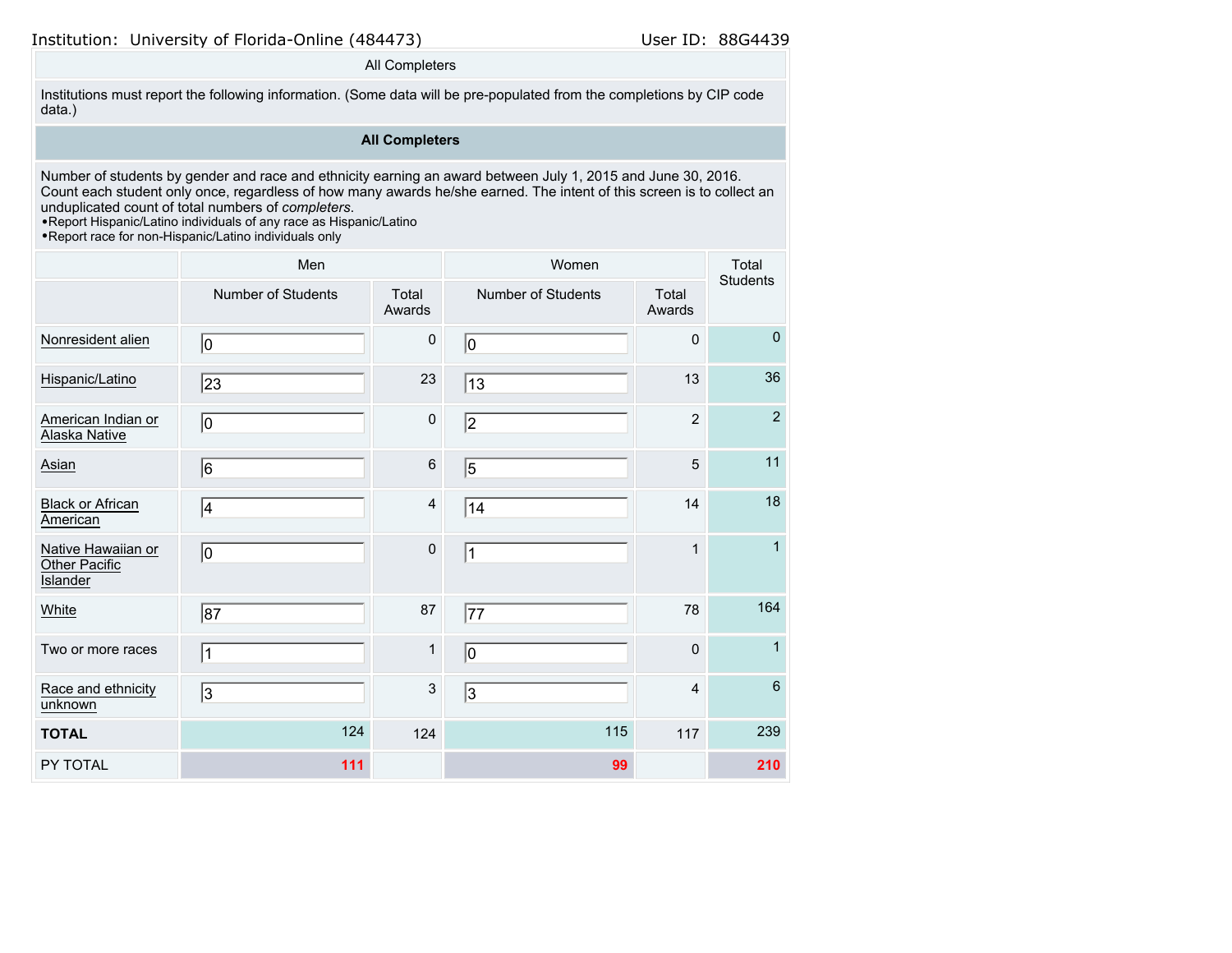|  |  | Institution: University of Florida-Online (484473) |  |  |
|--|--|----------------------------------------------------|--|--|
|--|--|----------------------------------------------------|--|--|

### Completers by Level

Institutions must report the following information. This screen will be shown for each of the following award categories for which completions have been reported:

- Less than 1-year certificates
- At least 1 but less than 4-year certificates
- Associate's degrees
- Bachelor's degrees
- Master's degrees
- Doctor's degrees
- Postbaccalaureate and post-master's certificates

### **Associate's degrees**

Number of students by gender, by race and ethnicity, and by age earning this award between July 1, 2015 and June 30, 2016. Each student should be counted once per award level. For example, if a student earned a master's degree and a doctor's degree, he/she should be counted once in master's and once in doctor's. A student earning two master's degrees should be counted only once.

•Report Hispanic/Latino individuals of any race as Hispanic/Latino

•Report race for non-Hispanic/Latino individuals only

|                                           | <b>Number of Students</b> | <b>Total Awards</b> |
|-------------------------------------------|---------------------------|---------------------|
|                                           |                           |                     |
| <b>By Gender</b>                          |                           |                     |
| Men                                       | 1                         | $\mathbf{1}$        |
| Women                                     | 4                         | $\overline{4}$      |
| <b>TOTAL</b>                              | 5                         | 5                   |
| PY TOTAL                                  | 1                         |                     |
|                                           |                           |                     |
| <b>By Race/Ethnicity</b>                  |                           |                     |
| Nonresident alien                         | 10                        | $\mathbf 0$         |
| Hispanic/Latino                           | 1                         | $\mathbf{1}$        |
| American Indian or Alaska Native          | 10                        | $\mathsf 0$         |
| Asian                                     | 10                        | $\pmb{0}$           |
| <b>Black or African American</b>          | 1                         | 1                   |
| Native Hawaiian or Other Pacific Islander | 10                        | $\pmb{0}$           |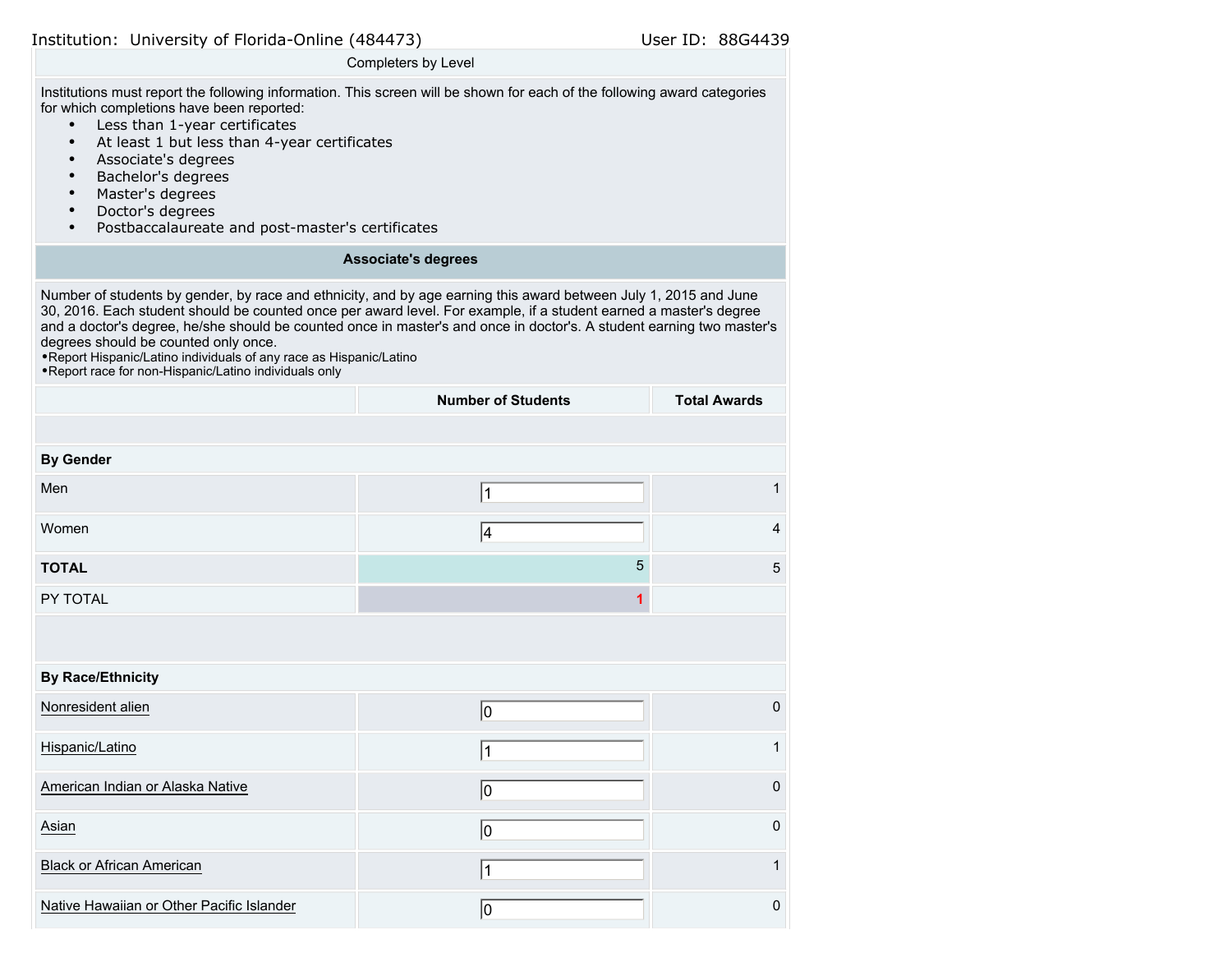| White                      | 2              | $\overline{2}$ |
|----------------------------|----------------|----------------|
| Two or more races          | $ 0\rangle$    | $\mathsf 0$    |
| Race and ethnicity unknown | 1              | 1              |
| <b>TOTAL</b>               | 5              | $\sqrt{5}$     |
|                            |                |                |
| <b>By Age</b>              |                |                |
| Under 18                   | 0              |                |
| 18-24                      | $\sqrt{5}$     |                |
| 25-39                      | 0              |                |
| 40 and Above               | $ 0\rangle$    |                |
| Age Unknown                | $ 0\rangle$    |                |
| <b>TOTAL</b>               | $\overline{5}$ | $\,$ 5 $\,$    |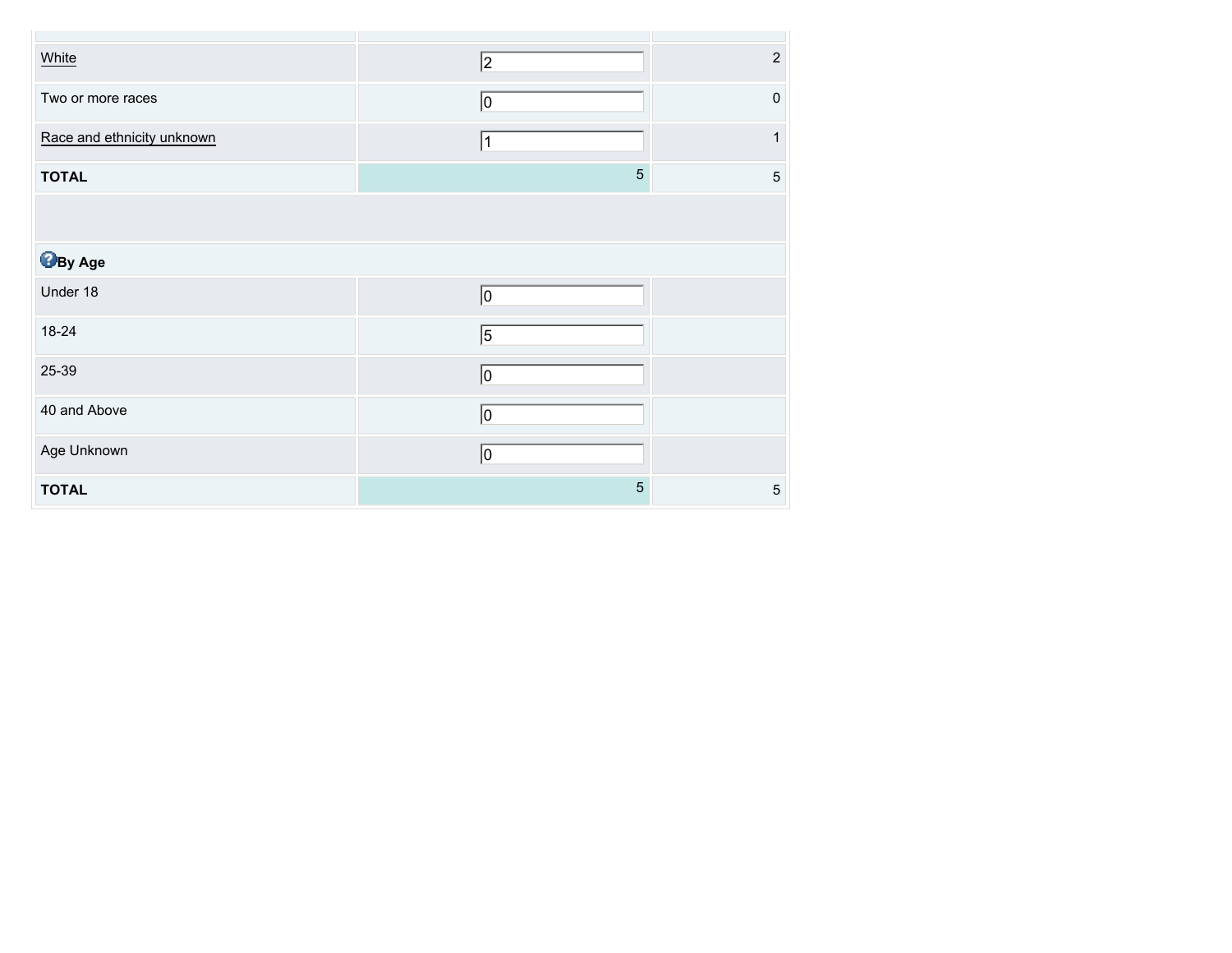|  |  | Institution: University of Florida-Online (484473) |  |  |
|--|--|----------------------------------------------------|--|--|
|--|--|----------------------------------------------------|--|--|

### Completers by Level

Institutions must report the following information. This screen will be shown for each of the following award categories for which completions have been reported:

- Less than 1-year certificates
- At least 1 but less than 4-year certificates
- Associate's degrees
- Bachelor's degrees
- Master's degrees
- Doctor's degrees
- Postbaccalaureate and post-master's certificates

### **Bachelor's degrees**

Number of students by gender, by race and ethnicity, and by age earning this award between July 1, 2015 and June 30, 2016. Each student should be counted once per award level. For example, if a student earned a master's degree and a doctor's degree, he/she should be counted once in master's and once in doctor's. A student earning two master's degrees should be counted only once.

•Report Hispanic/Latino individuals of any race as Hispanic/Latino

•Report race for non-Hispanic/Latino individuals only

|                                           | <b>Number of Students</b> | <b>Total Awards</b> |
|-------------------------------------------|---------------------------|---------------------|
|                                           |                           |                     |
| <b>By Gender</b>                          |                           |                     |
| Men                                       | 123                       | 123                 |
| Women                                     | 113                       | 113                 |
| <b>TOTAL</b>                              | 236                       | 236                 |
| PY TOTAL                                  | 210                       |                     |
|                                           |                           |                     |
| <b>By Race/Ethnicity</b>                  |                           |                     |
| Nonresident alien                         | 10                        | $\pmb{0}$           |
| Hispanic/Latino                           | 35                        | 35                  |
| American Indian or Alaska Native          | 2                         | $\overline{2}$      |
| Asian                                     | 11                        | 11                  |
| <b>Black or African American</b>          | 17                        | 17                  |
| Native Hawaiian or Other Pacific Islander | 1                         | $\mathbf{1}$        |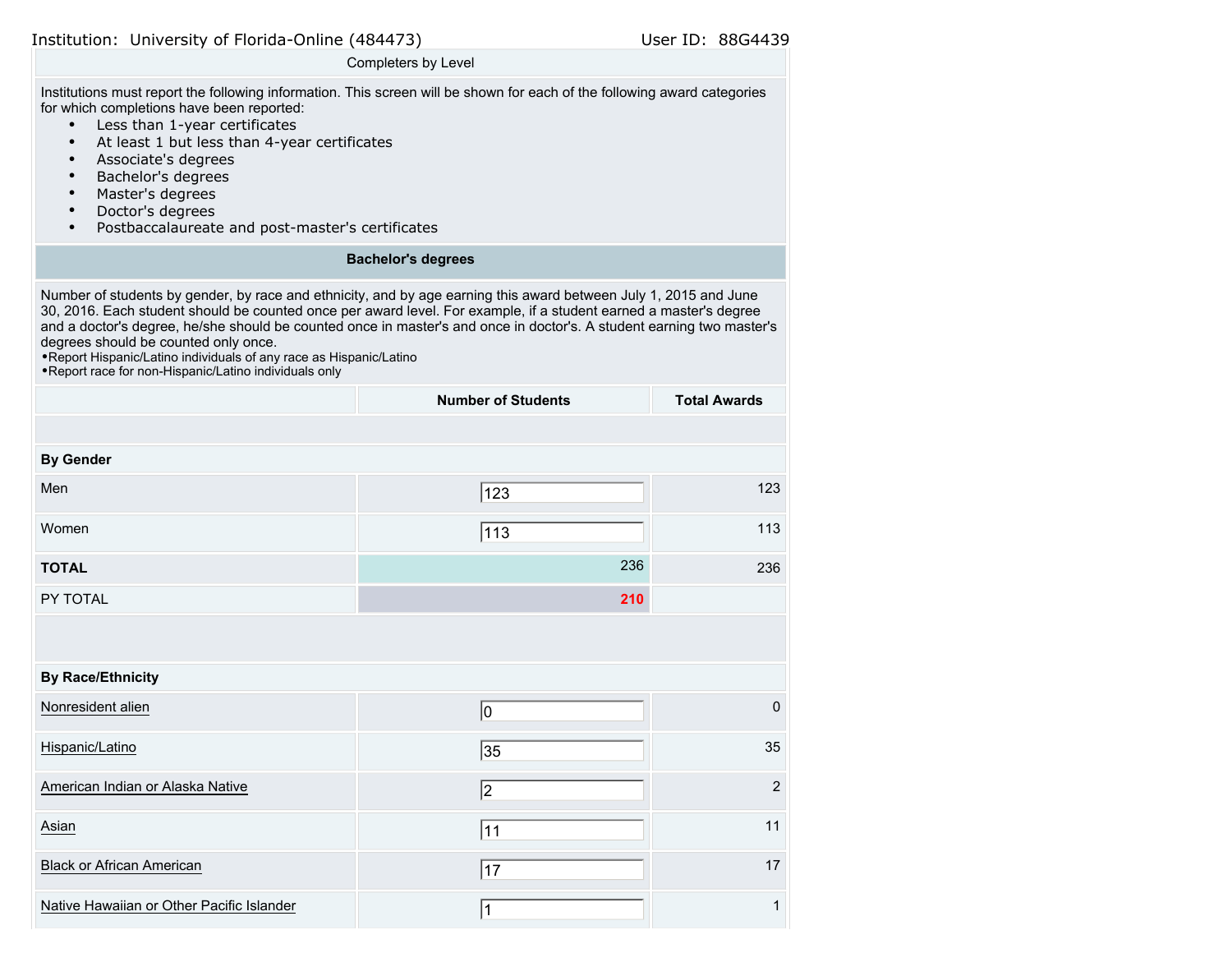| White                      | $ 163\rangle$   | 163     |
|----------------------------|-----------------|---------|
| Two or more races          | $\vert$ 1       | 1       |
| Race and ethnicity unknown | 6               | $\,6\,$ |
| <b>TOTAL</b>               | 236             | 236     |
|                            |                 |         |
| <b>B</b> By Age            |                 |         |
| Under 18                   | 0               |         |
| 18-24                      | $\overline{75}$ |         |
| 25-39                      | $ 122\rangle$   |         |
| 40 and Above               | $\overline{39}$ |         |
| Age Unknown                | 0               |         |
| <b>TOTAL</b>               | 236             | 236     |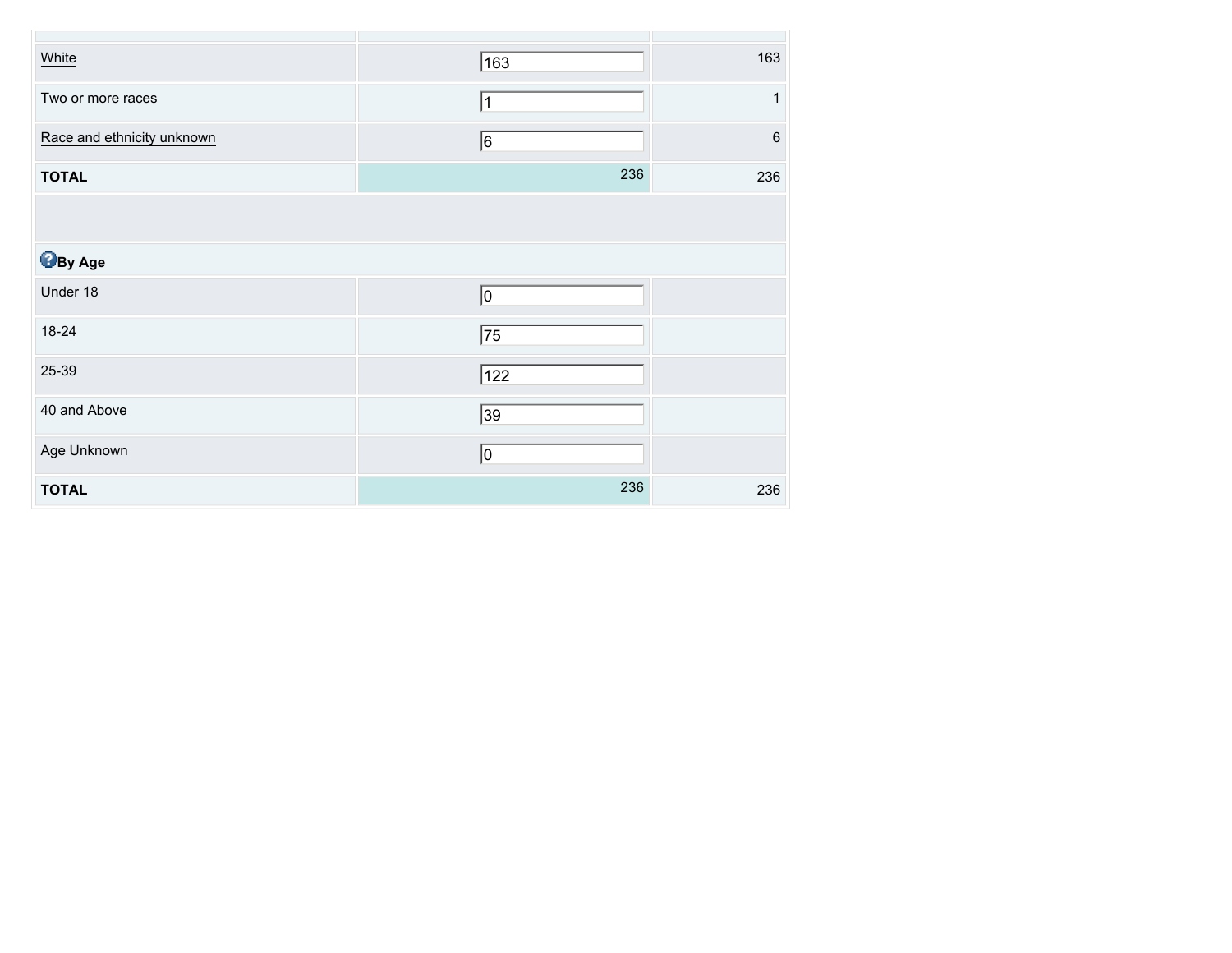IPEDS collects important information regarding your institution. All data reported in IPEDS survey components become available in the IPEDS Data Center and appear as aggregated data in various Department of Education reports. Additionally, some of the reported data appears specifically for your institution through the College Navigator website and is included in your institution's Data Feedback Report (DFR). The purpose of this summary is to provide you an opportunity to view some of the data that, when accepted through the IPEDS quality control process, will appear on the College Navigator website and/or your DFR. College Navigator is updated approximately three months after the data collection period closes and Data Feedback Reports will be available through the [Data Center](http://nces.ed.gov/ipeds/datacenter/) and sent to your institution's CEO in November 2016.

Please review your data for accuracy. If you have questions about the data displayed below after reviewing the data reported on the survey screens, please contact the IPEDS Help Desk at: 1-877-225-2568 or ipedshelp@rti.org.

#### Summary of Completions Data

| <b>Award Level</b>                       | <b>Number of Completions</b> |                       |  |  |
|------------------------------------------|------------------------------|-----------------------|--|--|
|                                          | 1 <sup>st</sup> major        | 2 <sup>nd</sup> major |  |  |
| Associate's degree                       | 5                            |                       |  |  |
| Bachelors degree or equivalent           | 236                          |                       |  |  |
| Total number of degrees and certificates | 241                          |                       |  |  |

### Summary of Completers Data

|                       |     | <b>Number of Students</b> |              |
|-----------------------|-----|---------------------------|--------------|
|                       | Men | Women                     | <b>Total</b> |
| <b>All Completers</b> | 124 | 115                       | 239          |